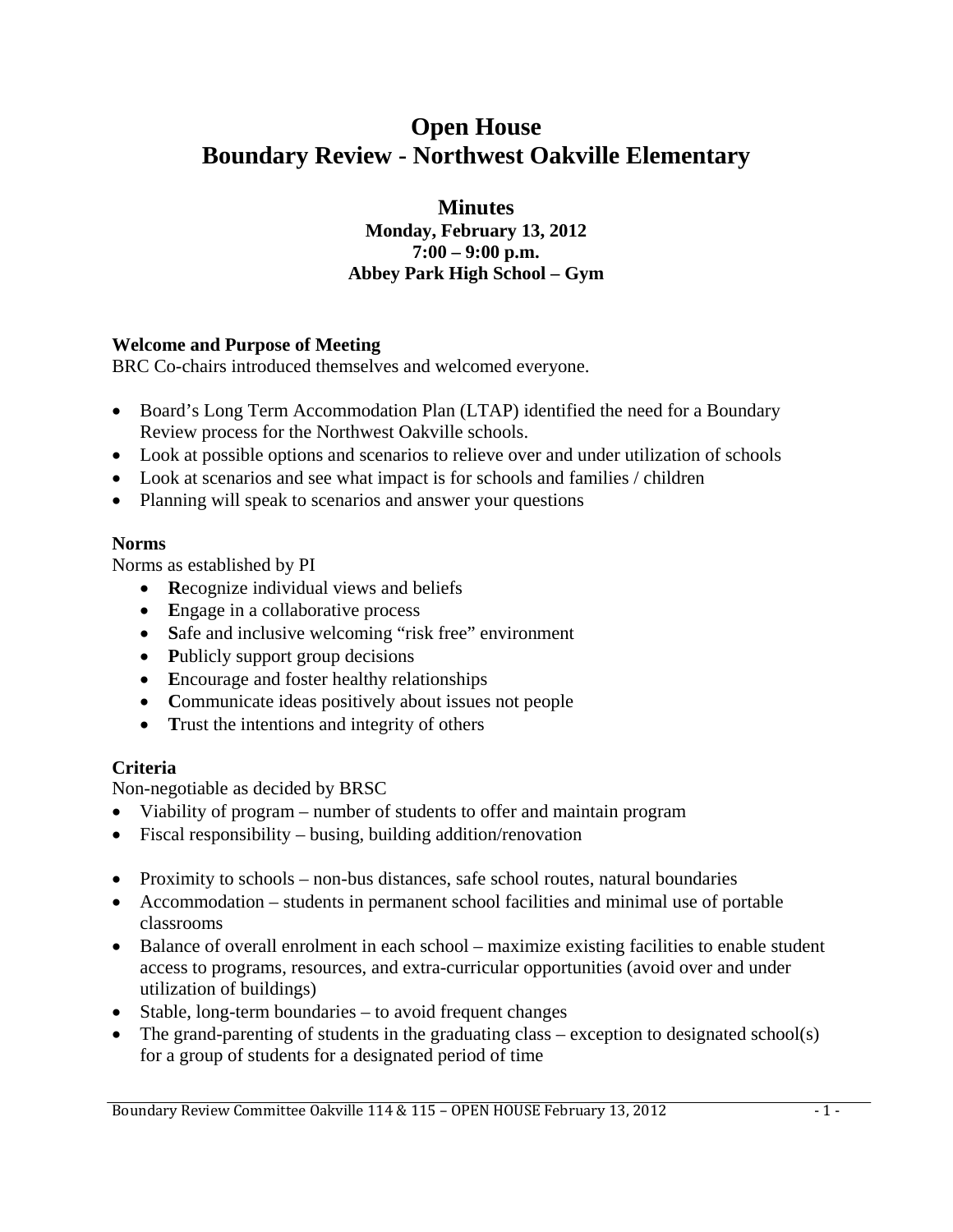- Continuity of placement and possible relocation of regional programs
- Expansion and placement of new ministry or board programs (example: Full Day Kindergarten)
- Cost effectiveness of transportation minimize impact on transportation costs
- The number of school moves students have experienced
- Keeping cohorts together  $-$  a "cohort" includes students of the same grade level
- Introduction of Boundary Review Steering Committee (BRSC):Don Vrooman (Chair, Board of Trustees), Kathryn Bateman Olmstead (Trustee Ward 4), Kelly Amos (Trustee Ward 5 & 6), David Eaule (Director of Education), Jeff Blackwell (Associate Director), Stuart Miller (Superintendent of Education), Odette Bartnicki (Superintendent of Education),, David Boag (Superintendent of Special Education), Patricia Dyson (Superintendent of Program Elementary), Lucy Veerman (Superintendent of Business), Dom Renzella (Manager Planning), Laureen Choi (Planner)
- Introduction of Boundary Review Committee (BRC) members: Meike Payne (Abbey Lane), John Hardcastle (Abbey Lane), Joanne Rassmusen (CRW), Michael Fiorelli (CRW), Christina Talford (Emily Carr), Jennifer Poirer (Emily Carr), Sarah Ecclestone (Forest Trail), Sharon McDowel (Forest Trail), Sharon Cotwal (Heritage Glen), Darlene Darragh (Heritage Glen), Sandev Purewal (Palermo), Merryl Nash (Palermo), Lindsay Patrick (Pilgrim Wood), Jill McFarland (Pilgrim Wood). Dalia El-Farra (West Oak), Jean Brewer (West Oak)

#### **Process**

- BRSC made up of Board staff and trustees review enrolments, school capacities and programs. Initial scenarios are generated
- BRC established with 2 members from each affected school plus members of the BRSC.
- BRC considers scenarios according to criteria, eliminates some and "tweaks" some to create new scenarios.
- BRC shares scenarios with community
- BRSC brings scenarios to Public Information Meeting for input
- BRC will review community feedback, consider revisions and makes recommendations to the BRSC
- BRSC makes recommendation to Director
- Director may make revisions or take recommendation directly or to Board
- Evening for delegations to the Board is set if needed
- Board of Trustees will make the final decision

#### **2 BRC members spoke.**

- Discussed norms
- Brought scenarios that best represent discussions
- How the committee reached their decisions for these 3 scenarios
- Took a poll of hands to show who came from what schools.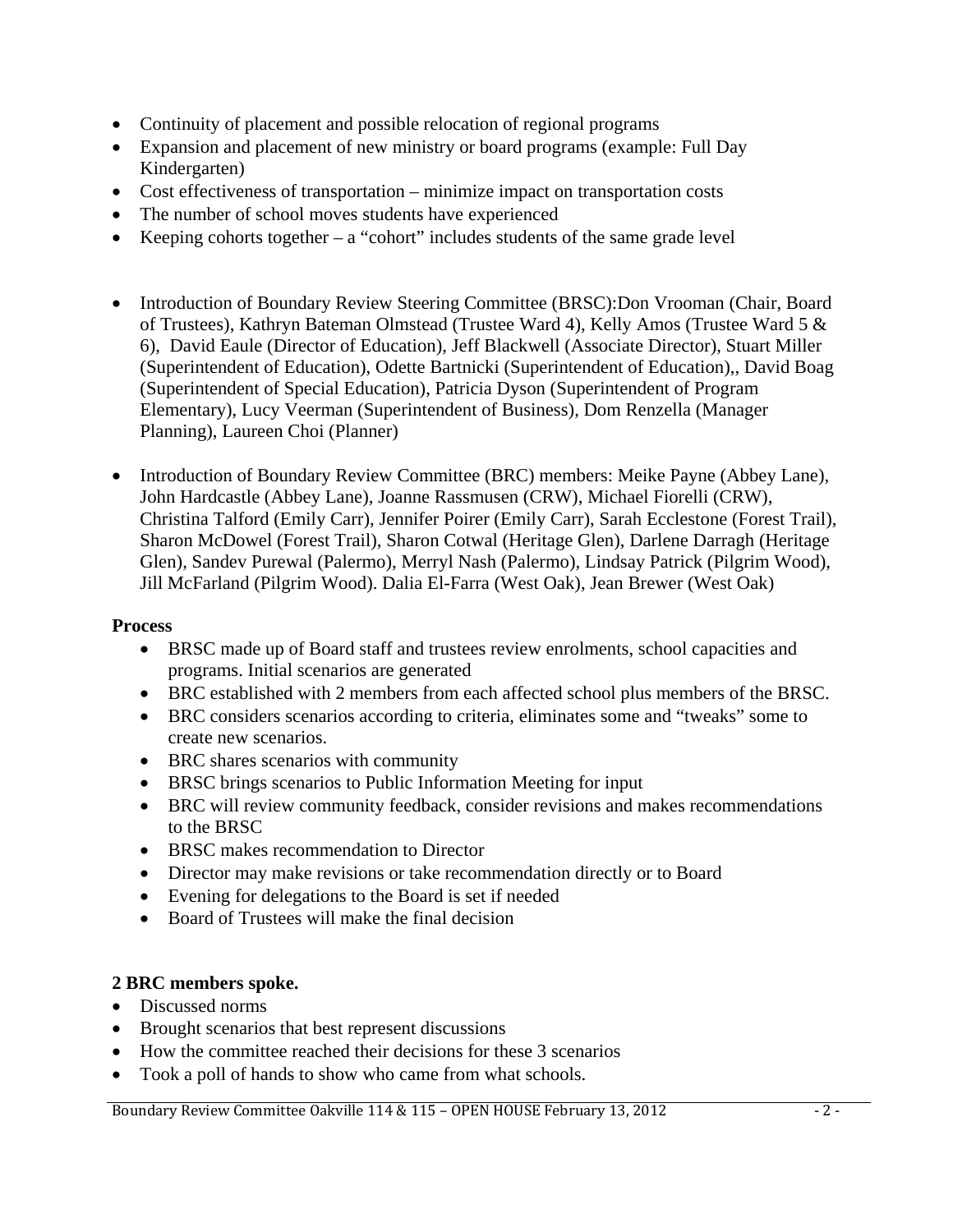- Everyone had suggestions and personal opinions
- Everyone on committee is able to support at least 1 of the 3 scenarios presented

Introduced Board Chair Don Vrooman, Trustee Ann Harvey Hope, Executive Officer of Human Resources Debra McFadden, Manager of Human Resources Sue Dystra, and Jason Dachuk and Sarah Galliher from Planning

#### **Scenarios explained.**

Present makeup of schools and Program Delivery

- 1 single track, 1 dual track and 6 single track English
- 4 schools feed FI into Forest Trail
- By 2014 Palermo will be Grade 1-8 in FI track. At the moment Grade 6-8 FI is at Forest Trail
- Currently accommodation at Forest Trail and long term accommodation at Palermo are the reasons we are in the Boundary Review
- Red cells on chart show the problem areas

#### Scenario 16

- 6 dual track schools (CRW, Forest Trail, Heritage Glen, Palermo, Pilgrim Wood, West Oak), 2 single track English (Abbey Lane and Emily Carr).
- Grade 1-5 FI, grow the next 5 years
- CRW has own FI
- Palermo boundary changes, explained the little square bounded by Upper Middle Rd, West Oak Trail/Garth Webb High School/ Third Line go to Heritage Glen FI
- Create English program at Forest Trail using the gas pipeline as boundary. Also creates new boundary for West Oak FI
- Creates FI south of Upper Middle Rd.
- Helps FI at Palermo by sending students east of Bronte to CRW
- Abbey Lane, Emily Carr and Palermo English boundaries remain the same

#### Scenario18

- 1 single track FI (Forest Trail), 3 dual track (Heritage Glen, Palermo, Pilgrim Wood), 4 single track English (Abbey Lane, CRW, Emily Carr, West Oak)
- September 2012 new FI open as JK-8 Gr1-6 FI growing to Grace1-8
- Abbey Lane and Pilgrim Wood feeding into Abbey Lane FI
- Forest Trail FI boundary changes and Emily Carr and West Oak feed into forest Trail FI
- Palermo FI students in Emily Carr boundary redirected to Forest Trail FI
- Pilgrim Wood SPED programs move to Abbey Lane

#### Scenario 21

• 5 dual track (Forest Trail, Heritage Glen, Palermo, Pilgrim Wood, West Oak), 3 single track English (Abbey Lane, Captain R Wilson, Emily Carr)